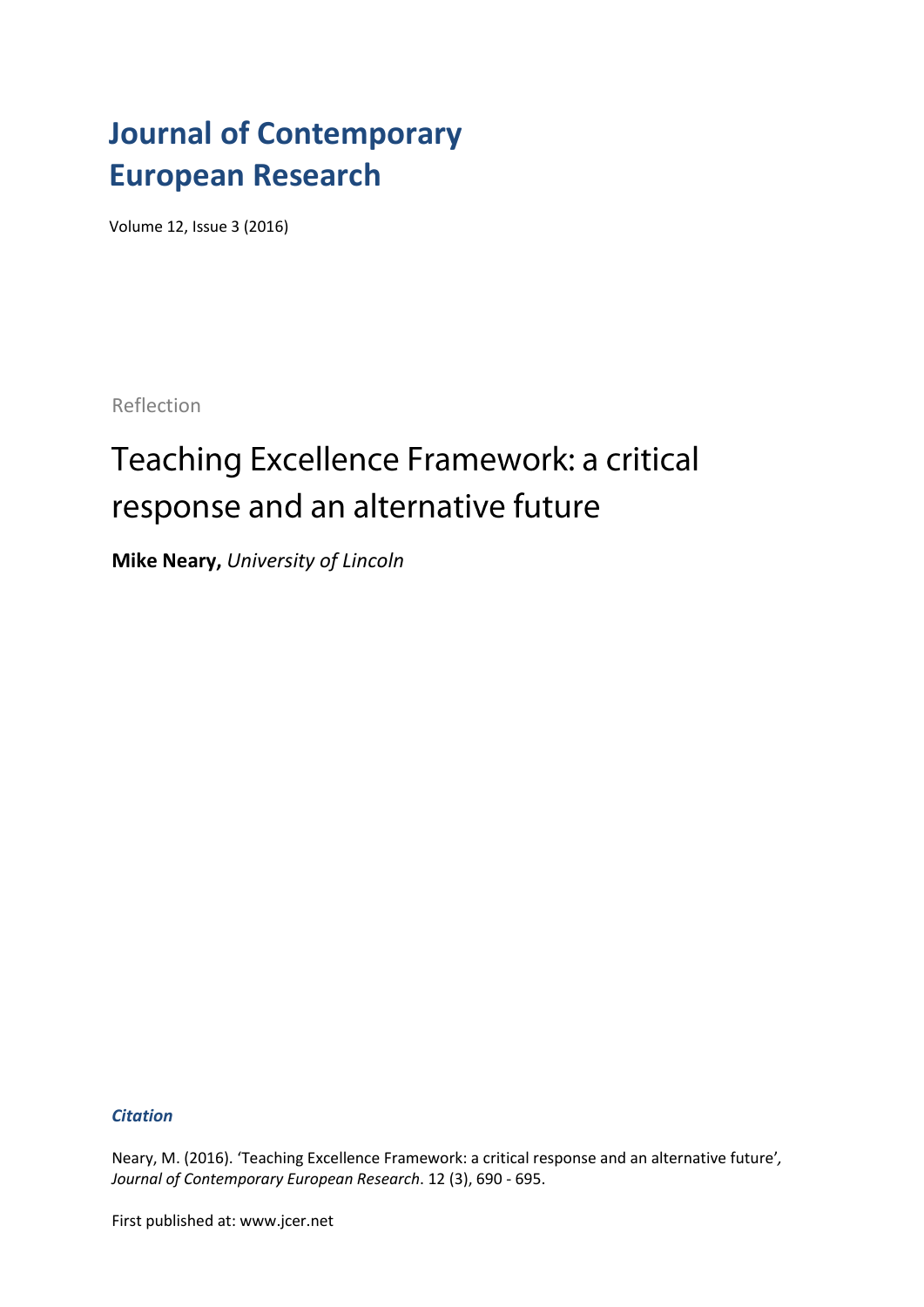## Teaching Excellence Framework: a critical response and an alternative future

The Teaching Excellence Framework marks a paradigm shift in the approach to teaching and learning in Higher Education in England. This is not a sudden change but the culmination of a policy process that has been ongoing since the 1980s by successive governments (Shattock 2006). The shift is away from public higher education to higher education as 'a major business and revenue generator' (Hubble et al 2016 6), encouraging 'competition and value for money' (Hubble et al 2016 13) providing greater opportunities and choice for students as well as access and social mobility (Hubble et al 2016). At the core of this shift is the status of students, the independence and autonomy of universities, a new support framework for research as well as opening up the sector to new higher education providers.

At the centre of this fundamental change are two recent pieces of legislation: the Consumer Rights Act (CRA) 2015, and the Higher Education Research Bill (HERB) 2016, now making its way through parliament. In this paper I want to discuss this paradigm shift with a focus on the Teaching Excellence Framework, a central aspect of the Higher Education Bill. My view will be informed by and reflect the criticism of this legislation from academics, the University and College Union, the National Union of Students and policy analysts, counteracting the broad support from Vice Chancellors and University Boards of Governors, but I want to add a new dimension to the discussion. I want to suggest that this new paradigm requires us to think of alternatives to the current form of Higher Education based on a debate about the meaning and nature of higher education grounded in the culture and values of academic life. At the end of the paper I will present work I am doing with others to create a co-operative university.

In December 2015 Jo Johnson, the Minister for Higher Education, described teaching in Higher Education as 'lamentable' (Morgan 2015). This view was not supported by data produced by the higher education sector, notably the National Student Survey, which records high levels of student satisfaction, but it did correspond with a report published by the *Which?* organisation in 2014: 'A Degree of Value: value for money from the student experience'. This report presented a very negative view of the student experience with wide variations in teaching quality, undemanding courses, non-stimulating seminars, too few contact hours, as well as poor course management and organisation. Students were not satisfied about the way in which complaints were handled; and they felt more could be done about helping them to find work. All of which added up to poor value for money. In response to these findings *Which?* recommended a new regulatory system for higher education so that terms and conditions comply with consumer protection regulation, including improvement to information and advice, customer protection and regulation. This report has been influential in the framings of the both the CRA 2015 and the HERB 2016.

Few of us working in higher education think there is not some need for reform. The question becomes the nature of this realignment, as something that should involve public debate, particularly among academics who have been almost entirely excluded from the current reframing process.

At the centre of any debate about the future of higher education is the nature of the studentteacher relationship. While we may have become accustomed to referring to students as consumers since the introduction of fees in 1997, the new Consumer Rights Act has consolidated this rhetoric as an objective legal fact. The act confirms the University is a trader and supplier of educational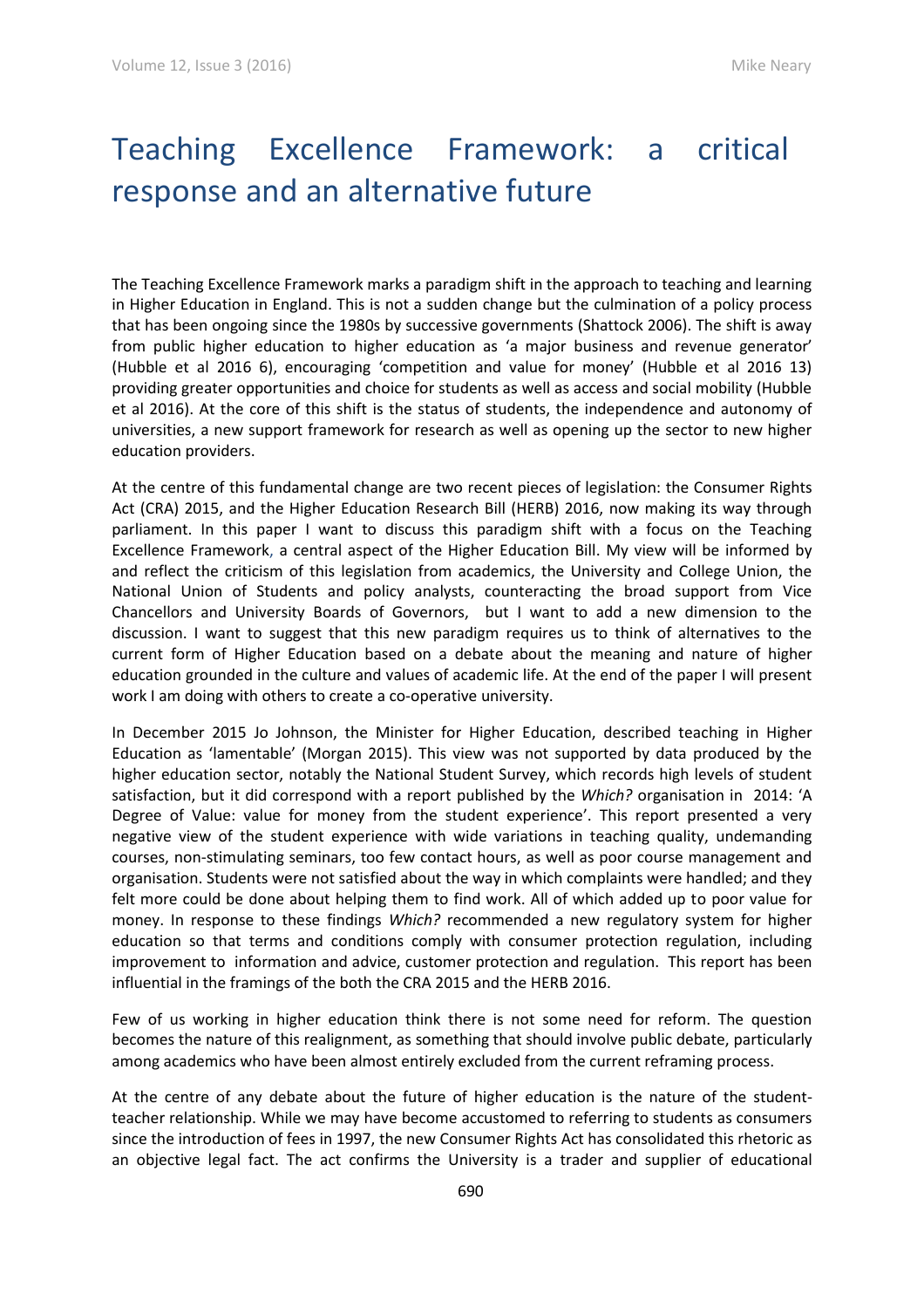services to the student in what amounts to a direct, individual contractual relationship. It is not only students and their institutions who are covered by the act, academics need to deliver courses in an up-to-date, knowledgeable and timely way. Failure to meet the minimum standard will give rise to consumer law remedies, including repeat performance and damages, and can be subject to the criminal law in cases of misleading or aggressive commercial practices. This means that legal judgement may be extended to areas of academic practice from which it has previously been excluded, with unknown negative consequences for academic freedom. This new legal and financial framework has profound implications for the student-teacher relationship. All legal regulation is based on a conflict of private interests which need to be protected, undermining the more progressive social aspects of community, collaboration and cooperation (Pashukanis 1983). Compliance with the act is the first stage of being recognised as a provider under the terms of new Teaching Excellence Framework so as to be able to access funding through the student loans company.

The Teaching Excellence Framework is a central aspect of the Higher Education Bill. The core ambition of the framework is 'to raise the quality and status of teaching in higher education institutions' (Hubble et al 2016 9). Excellence is to be measured through a series of proxy metrics that include, student satisfaction, retention, employability and a new metric, learning gain, which sets out to record the improvement in knowledge and personal development of students during their time in higher education. These metrics have been extensively criticised as being unreliable measures of the quality of teaching and learning in higher education (Holyroyd and Saul 2016). Critics argue the real intention is to create a market differential providing a justification for raising fees linked to improvements in the quality of teaching. At the heart of the Bill is the intention to open the sector up to new providers, described as 'challenger institutions' by creating 'a level playing field', with no restriction on numbers and with immediate degree awarding powers on a 'monitored, probationary basis' (Hubble et al 2016 13). A feature of any marketised environment is instability and possibility of failure, so the legislation requires new providers to provide an exit strategy for such an eventuality. The focus on social mobility and increasing access by raising the student number cap is undermined by the fact that HE is only accessible through taking on massive debt, putting at risk other lending for mortgages and credit facilities on which social mobility is often assessed, notwithstanding the prejudicial attitude to working class life and culture that it implies. Institutions will provide their own TEF submission that will feature other aspects on which they wish to be assessed, including learning analytics, employer engagement, staff qualifications as well as enterprise activities and entrepreneurship.

At the centre of a new governance model is the Office for Students, 'a consumer focused market regulator' (HERB 2016) responsible for monitoring finances and efficiency, maintaining standards, awarding teaching grants with the power to remove university status, as well as redraft quality codes. The extent to which it acts on these matters is based on advice from the Secretary of State, restricting the independence or autonomy of higher educatin providers. Despite its focus on students it is not at all clear how students will engage with this new institution. The creation of the Office for Students marks a fundamental change in the regulation of higher education. Under the current regime the Higher Education Funding Council for England supports a stable system based on the interests of institutions and their students while the new Office for Students is designed to regulate a marketised system that is inherently unstable, with the instability in the new system putting students at greater risk. All of this in a hostile regulatory environment exemplified by the policing-like authority given to the Office for Students for 'entry and search' to exercise their powers (Jamdar 2016).

While the concept of student engagement has been a key aspect of recent policy and practice in higher education, driven by the Quality Assurance Code, the bill makes no reference to the concept;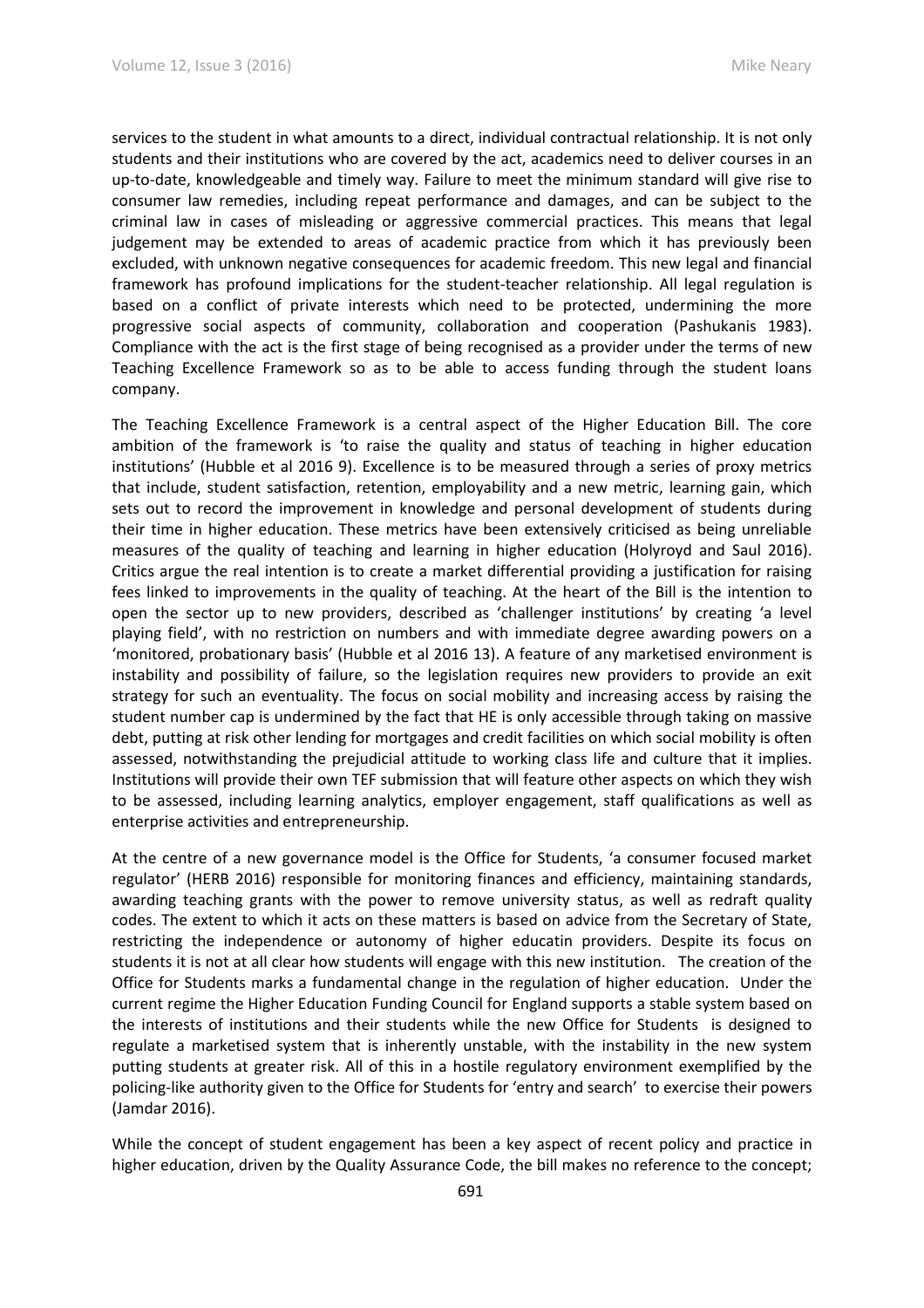indeed, is more interested in the danger of 'student disengagement' from their studies in response to 'distracted academics' who are more interested in their research (HERB 2016). The government is seeking views on the detailed operation of the bill through a consultation document where engagement does feature more prominently. However, the requirements to include the student voice are undermined as institutions do not require the input of NUS or students as part of their TEF submission, which was a significant feature of student engagement under the previous quality regime.

The legislation recommends a new framework to support research, UK Research and Innovation, bringing the research councils under one organisation along with Innovate UK and a new body, Research England. There is nothing in the bill that considers the relationship between teaching and research, beyond the idea of research-led teaching, and, therefore, ignores one of the most significant advances in HE pedagogy in the recent period which has sought to connect research and teaching through research-engaged teaching (Healey and Jenkins 2009, Brew 2006). The University of Lincoln, in England, adopted research-engaged teaching as the organising principle for all its teaching and learning, with undergraduate research a central feature of the undergraduate curriculum. This model has been widely adapted by other universities and colleges in the UK and around the world, e.g., most recently at University College London: Research=Teaching, and has been promoted and celebrated through an international journal of student research: The Reinvention Journal and the British Conference for Undergraduate Research. This is not just a teaching technique but is part of a broader debate about the meaning and purpose of higher education which sees the connection between research and teaching, with students' involvement in the production of knowledge being seen as that which distinguishes higher education from other education provision (Neary et al 2015, Neary and Saunders 2016).

A key feature of the bill is to allow new private providers to award degrees, with no specification as to the nature of these institutions, other than a strong implication they support the privatisation process. There is nothing within the current legislation that would preclude a more radical form of university from being established based not on markets and privatisation but collaboration and cooperation. I want to suggest that such an institution might be created as a co-operative university. Co-operative enterprises do not avoid the imperatives of capitalist production but offer the potential for future radical possibilities. There is strong synergy between the values of the co-operative movement and academic values: sharing, education, collaboration, open membership, democratic member control, autonomy and independence and concern for community (Cook 2013). The cooperative is a real alternative because it is based on a different legal, governance and management structure, challenging the consumer model with a model based on workers ownership and democracy, not value for money but social solidarity (Winn 2015). It is, therefore, entirely possible that 'a small cooperative organisation...could now see a route to becoming a university in name, and this appears to be in-line with the government's intentions, with other parts of the White Paper arguing that the legislation allows for a return to small communities of scholars establishing as universities' (Cook 2016). This can build on the success of the schools co-operative movement with more than 800 schools in the UK now having co-operative status since 2006.

Given the nature of the political paradigm within which higher education is being constituted, it is likely that a more radical institution would be grounded in the principles of co-operation and collaboration rather than privatisation and profit-making. A new co-operative form of higher education might choose to have its degree programmes validated by an international university that was part of an education system not committed to neo-liberalism. The University of Mondragonin the Basque Country in Spain is already a well established international co-operative institute for higher education.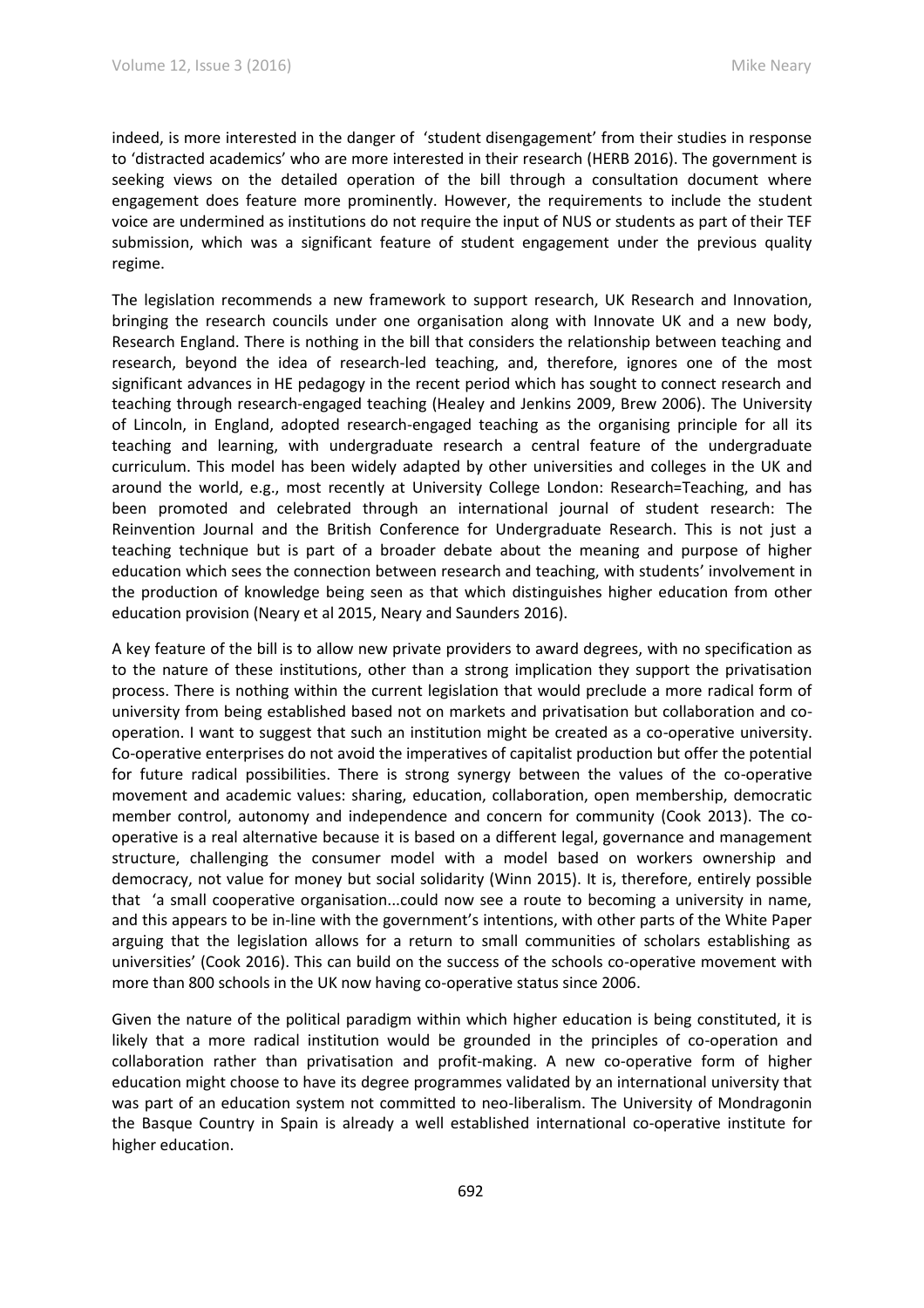I have been involved in establishing a cooperative form of HE in England, as a founder member of the Social Science Centre (SSC), Lincoln. This cooperative, offering no-fee higher education, was set up in 2011 following the massive rise in student fees and withdrawal of public funding for teaching arts and humanities, social science, business and law. The SSC raises funds through membership subscription based on what students and teachers can afford. All labour is voluntary. The SSC offers awards at the level of higher education qualifications, these are not degrees but give students an experience of higher education that is equivalent to a university level of teaching and learning. The SSC is an autonomous institution and has no connection with any other higher education provider. The students at the SSC are involved with their teachers in running the co-operative with equal votes and ownership rights. All courses are taught through the principles and practices of critical pedagogy and popular education, recognising that students and teachers have much to learn from each other. Currently the SSC has around 50 members including associate members who can act as external examiners and reviewers of student work. The SSC is on-line but is not a web-based provision; rather, it is rooted in the local community and the city of Lincoln. This co-operative principle for higher education has been further developed through research projects, undertaken by myself and Joss Winn, funded by Independent Social Research Foundation: Beyond Private and Public - a framework for co-operative higher learning (Neary and Winn 2016), as well as ongoing research on Co-operative Leadership for Higher Education, funded by the Leadership Foundation for Higher Education (LFHE 2016).

This type of alternative provision provided by the SSC is not simply a matter of different management and governance structures, but is based on a fundamentally different view on the nature of the state in capitalism. The free market view is that the state intervention should be reduced to a minimum, although paradoxically strong regulation is needed in order to facilitate marketisation. This is very evident in the new higher education and research bill. For those who defend public education the state is a neutral arbiter that can be put to use for the defence of the public good. This is the model on which the Alternative White Paper on Higher Education is based (Holmwood et al 2016). The model that I am working on with Joss Winn and others is that both the state and the market are not antithetical but complementary forms of capitalist regulation (Neary 2012). The history of the co-operative movement in the UK is that it has never been incorporated within a statist model, but is international in its outlook and orientation, containing within it the possibility of generating a new form of social life which is close to the idea of the commons or commonwealth as a definition of the public (Winn 2015). The co-operative movement does not depend on the state, indeed its ideal expression requires its dissolution and replacement with new forms of human association not grounded in models of political society. If that sounds utopian, that is the point. In a hostile climate where intellectual dissensual debate is being shut down, not least by the 'anti-terror' Prevent agenda which criminalises radical thought inside universities and which is likely to be enforced by the Office for Students, it is vital to develop new critical imaginaries based on our own radical academic histories and traditions (Neary and Winn 2016).

The political crisis following the vote to leave the European Union means the prospects for the Higher Education and Research Bill are uncertain. The plan is to lobby Parliament with the support of the Labour and Co-operative Party as well the Higher Education Commission so that co-operative and other heterodox forms of universities will be referenced in the new higher education act if it passes into law, and be part of any future discussions about alternative higher education provision. This may not alter the marketised and privatised logic of this new proposed legislation, but it will remind lawmakers and those who seek to develop higher education in England that another postcapitalist world is possible along with another form of higher learning, now and in the future.

\*\*\*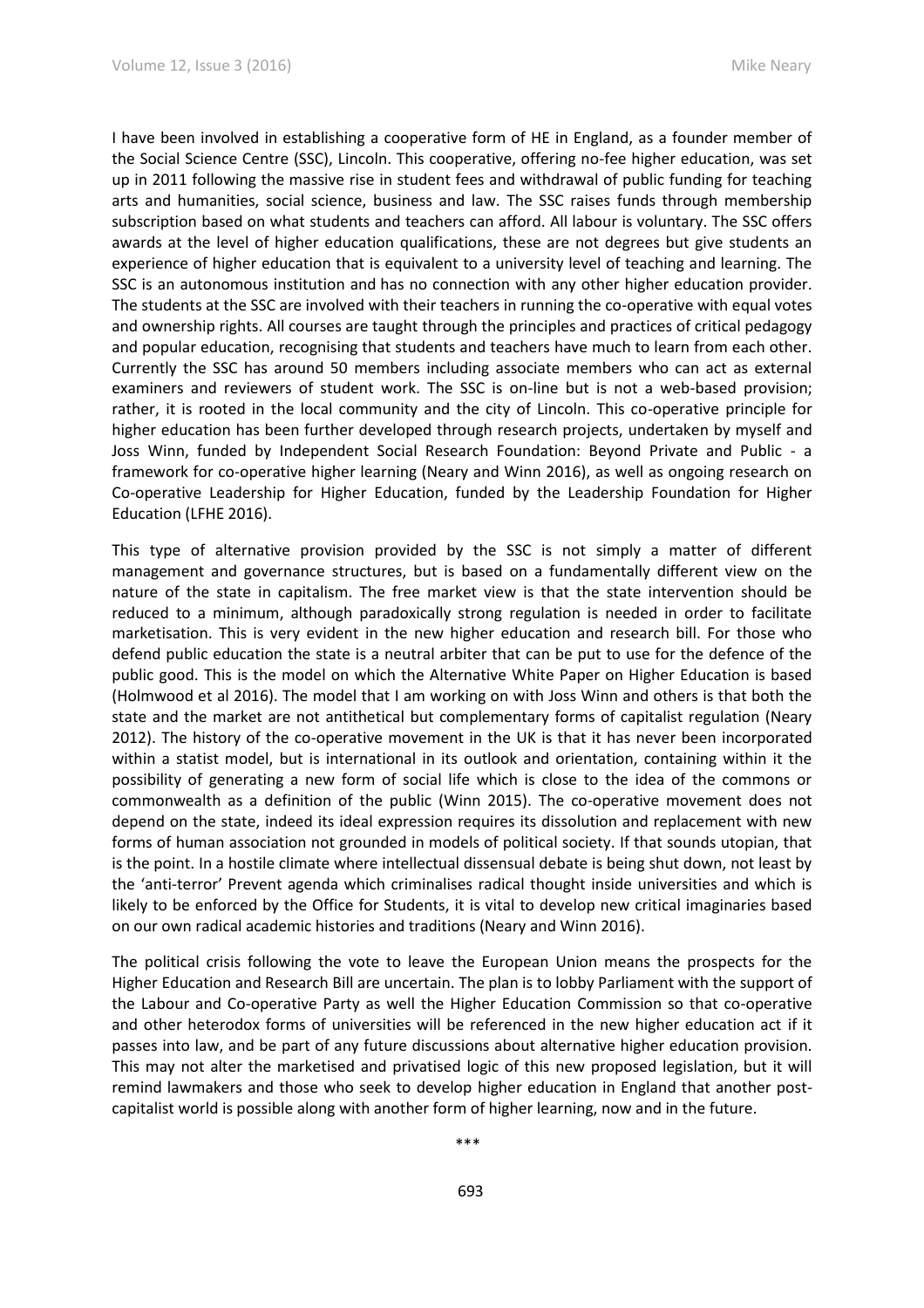## **REFERENCES**

Brew, Angela (2006) Research and Teaching: Beyond the Divide. London and New York: Palgrave Macmillan.

Consumer Rights Act (CRA) 2015: http://www.legislation.gov.uk/ukpga/2015/15/contents/enacted

Cook, Dan (2013) Realising the University: A Consultancy Report for the Co-operative College: http://josswinn.org/wpcontent/uploads/2013/12/realising-the-co-operative-university-for-disemmination.pdf

Cook, Dan (2016) The Co-operative University https://coopuni.wordpress.com/2016/06/21/what-does-the-he-andresearch-bill-mean-for-the-prospect-of-cooperative-universities/

Healey, Mick and Jenkins, Alan (2009) Developing Undergraduate Research and Inquiry, Higher Eduation Academy, York. https://www.heacademy.ac.uk/sites/default/files/developingundergraduate\_final.pdf

Higher Education and Research Bill (HERB) 2016-2017: http://services.parliament.uk/bills/2016- 17/highereducationandresearch.html

Holyroyd, Jules and Saul, Jennifer (2016) Will the Teaching Excellence Framework Be Sexist. The Guardian, 4th April: http://www.theguardian.com/higher-education-network/2016/apr/04/will-the-teaching-excellence-framework-be-sexist

Hubble, Sue, Foster, David and Bolton, Paul (2016) Higher Education and Research Bill, Research Briefing http://researchbriefings.parliament.uk/ResearchBriefing/Summary/CBP-7608

Leadership Foundation for Higher Education (LFHE) (2016) Small Development Projects: http://www.lfhe.ac.uk/en/research-resources/small-development-projects/sdp-2016.cfm

Holmwood, John, Hickey Tom and Wallis, Sean (2016) The Alternative White Paper for Higher Education. In Defence of Public Higher Education: Knowledge for a Successful Society. https://heconvention2.files.wordpress.com/2016/06/awp1.pdf

Jamdar, Smita (2016) The Market is Free Yet Everywhere it is in Chains, WonkHE: Higher Education, People, Policy and Politics http://wonkhe.com/blogs/the-market-is-free-yet-everywhere-it-is-in-chains/

Morgan, John (2015) 'Jo Johnson Under Fire For Calling Some University Teaching Lamentable' Times Higher Education, December 8th. https://www.timeshighereducation.com/news/jo-johnson-under-fire-calling-some-university-teachinglamentable

Neary, Mike and Saunders, Gary (2016) Student as Producer and the Politics of Abolition: Making a New Form of Dissident Institution. Critical Education 7 (5): http://ices.library.ubc.ca/index.php/criticaled/article/view/186127

Neary, Mike, Saunder, Gary, Andy Hagyard and Derricott, Dan (2015) Student as Producer: Research Engaged Teaching: An Institutional Strategy Higher Education Academy York.

https://www.heacademy.ac.uk/sites/default/files/projects/lincoln\_ntfs\_2010\_project\_final\_report\_fv.pdf

Neary, Mike (2012) Beyond Teaching in Public: the University as a Form of Social Knowing. In Mike Neary, Howard Stevenson and Les Bell (eds.) Towards Teaching in Public: Making the Modern University.